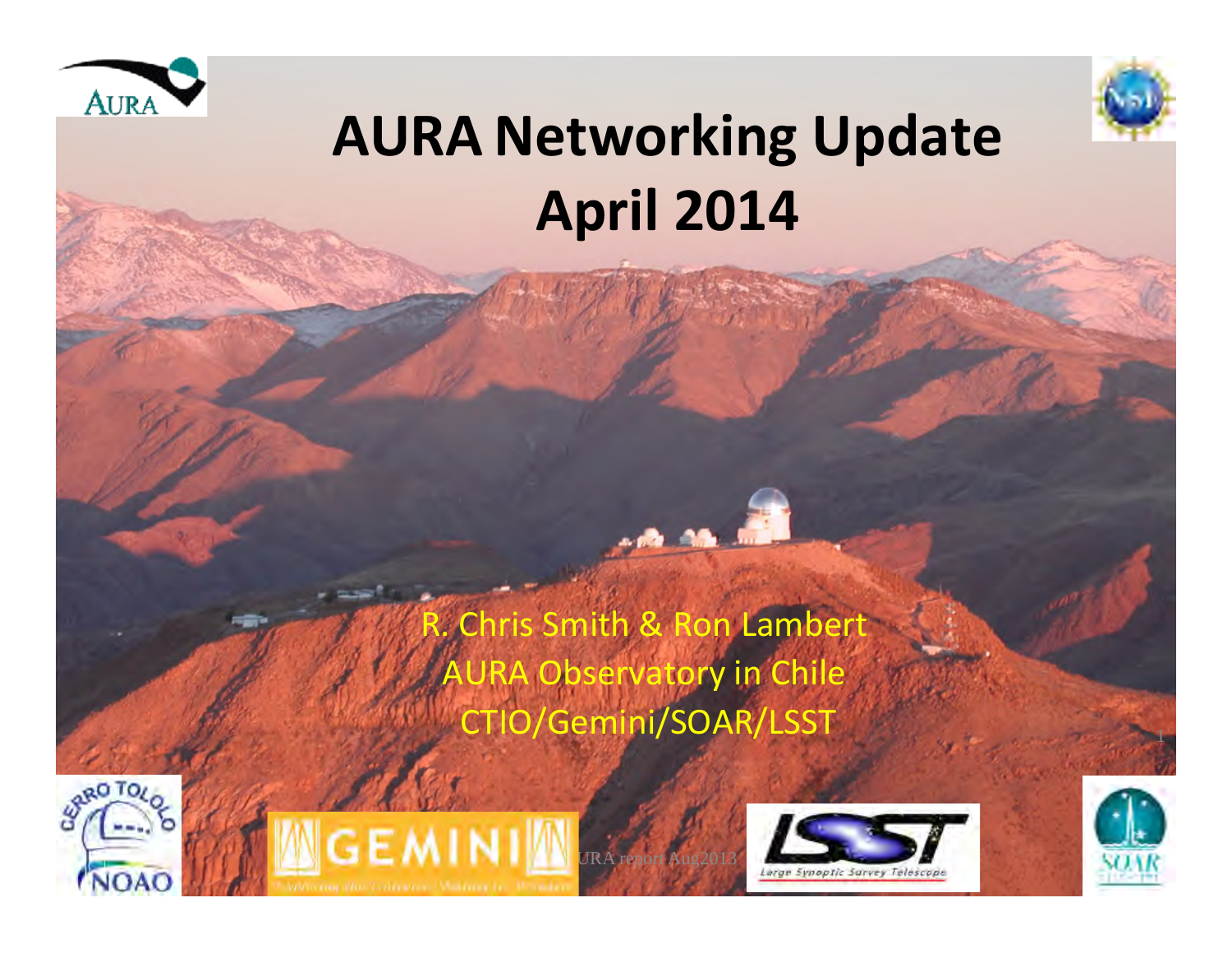



## AURA Network Backbone

- Three segments
	- Summits (Tololo+Pachón) to Base (La Serena)
		- Currently: Microwave link @ 2 x 155 Mbps
	- $-$  La Serena to Santiago
		- Currently: REUNA @ 1Gbps
	- $-$  Santiago to U.S. RENs
		- Currently: AmLight+LAUREN @ 1Gbps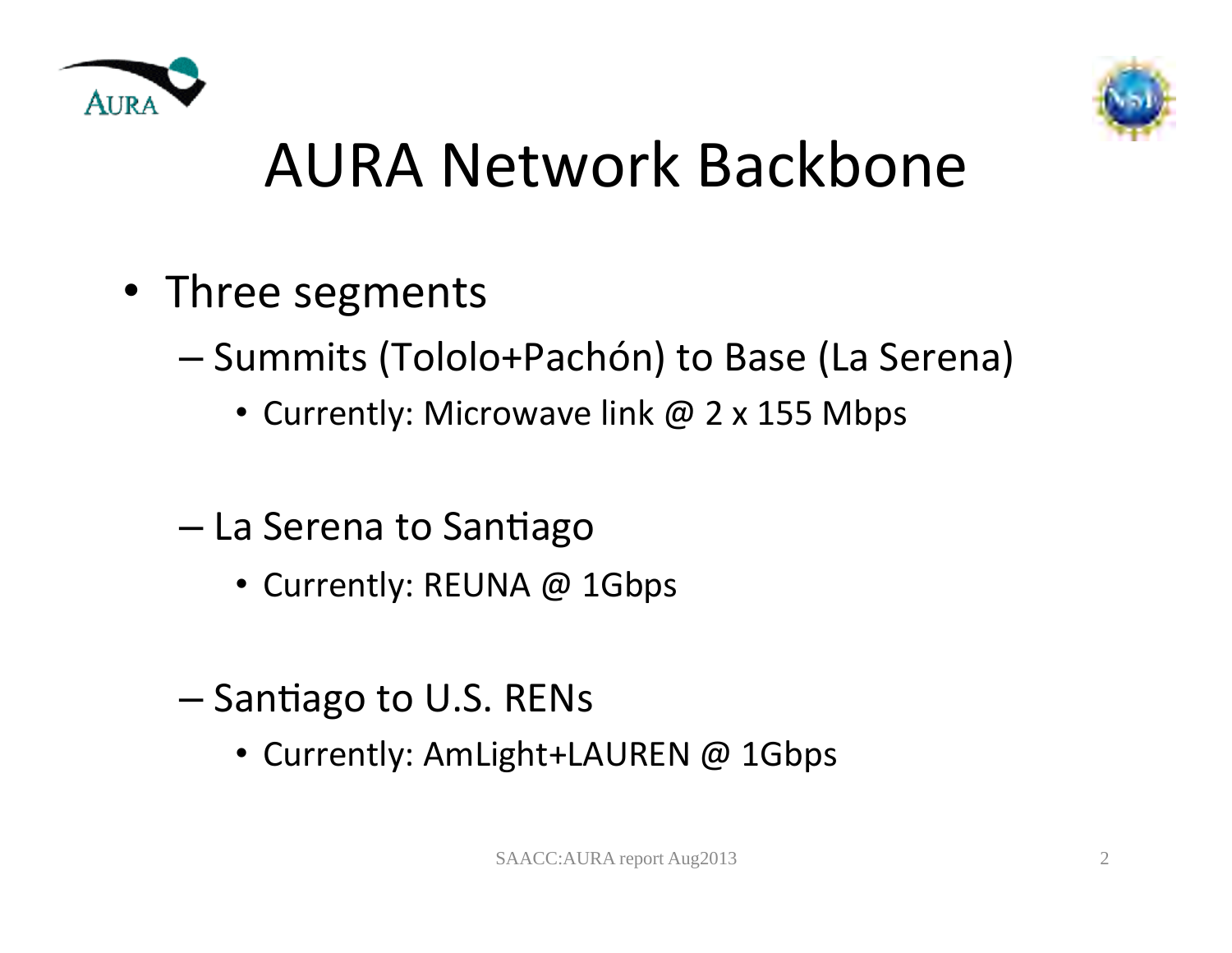



#### AURA Backbone Users

- Large users
	- NOAO/CTIO
	- Gemini
	- SOAR
	- KASI (Korean)
	- LSST (yes, already!)
	- Carnegie (La Serena)
	- NRAO/ALMA (Santiago)
- **Smaller Users** 
	- SMARTS
	- PROMPT
	- GONG
	- ALO
	- WHAM
	- LCOGTN
	- Yale
- Coming Soon
	- mEarth (Harvard)
	- T80S (Brazil)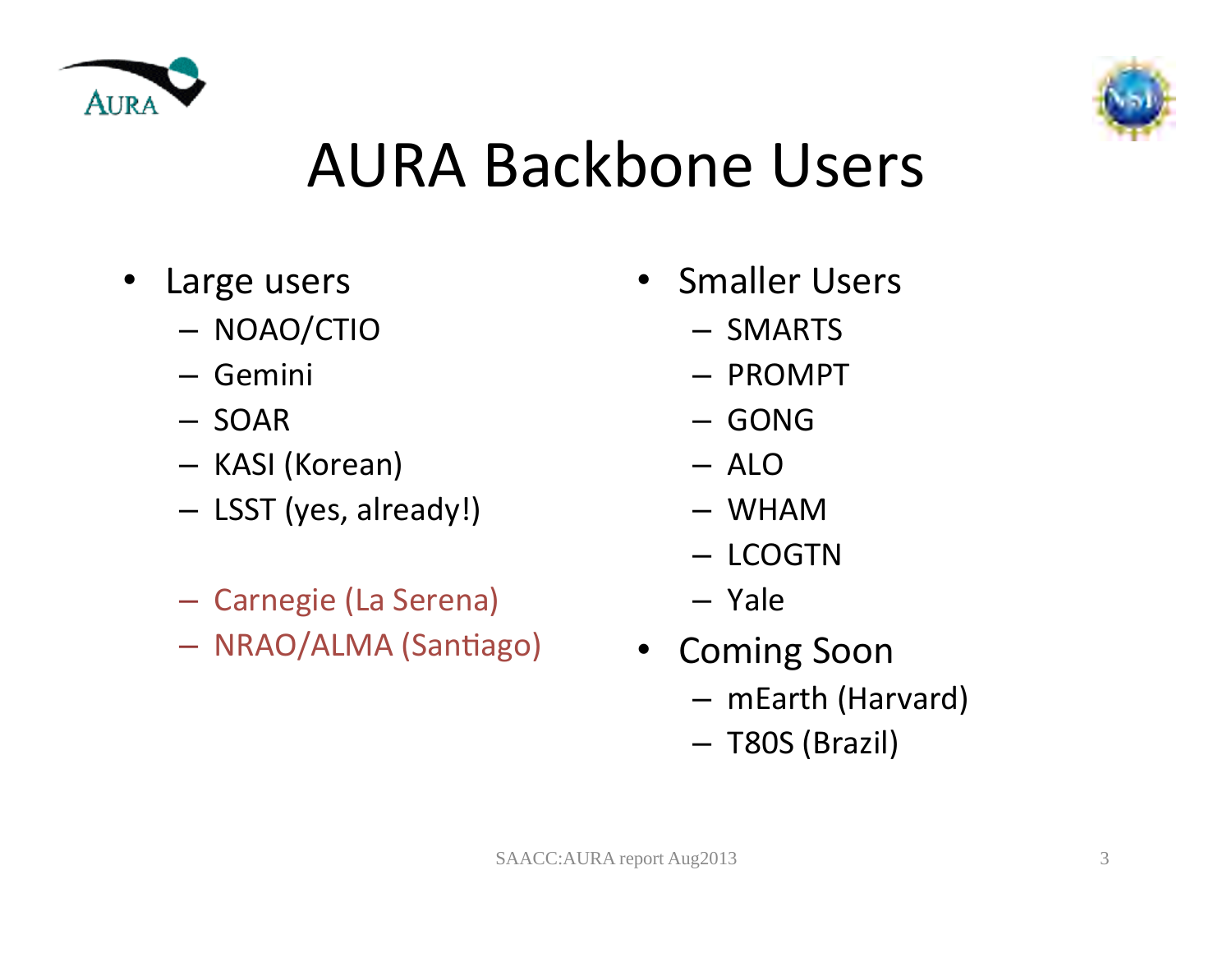



## Users on Tololo: DECam

- Dark Energy Camera in Operations – Science: since November 2012
- 570 megapixel (largest in S. Hemisphere)
	- $-1$  GB images uncompressed,
	- on average, approx. 300-500 GB/night
	- record: 889 GB in one night, Jun 19 2013
	- $-$  Some observations need real-time data transfer
		- Forster et al. (Chilean) to NLHPC via REUNA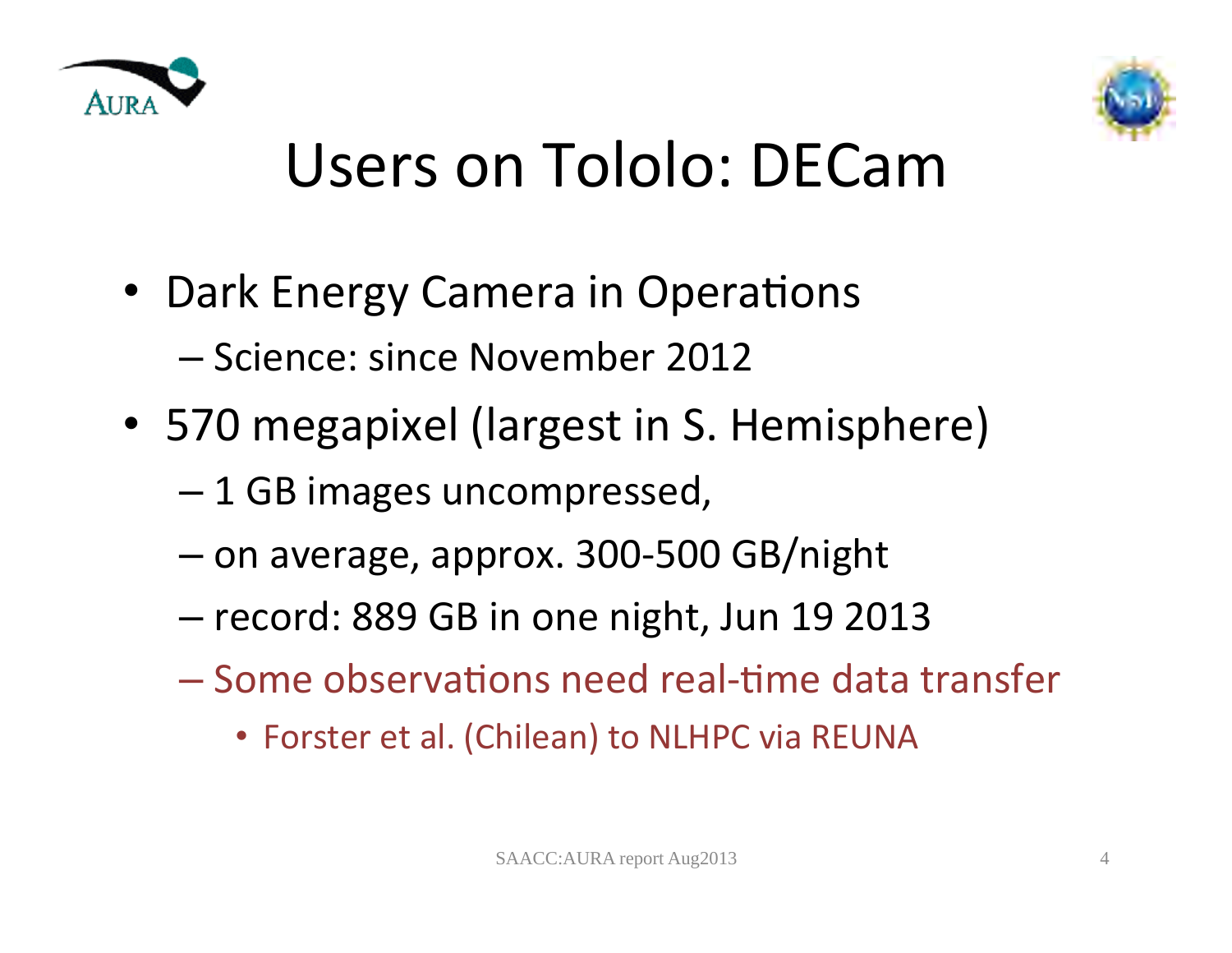



#### Users on Pachon+Tololo

• Gemini 

 $-$  Automatic data transfer to CADC in Canada

- $-$  Remote observing capabilities under development
- Remote control requirement soon
	- Requires very high quality of service, security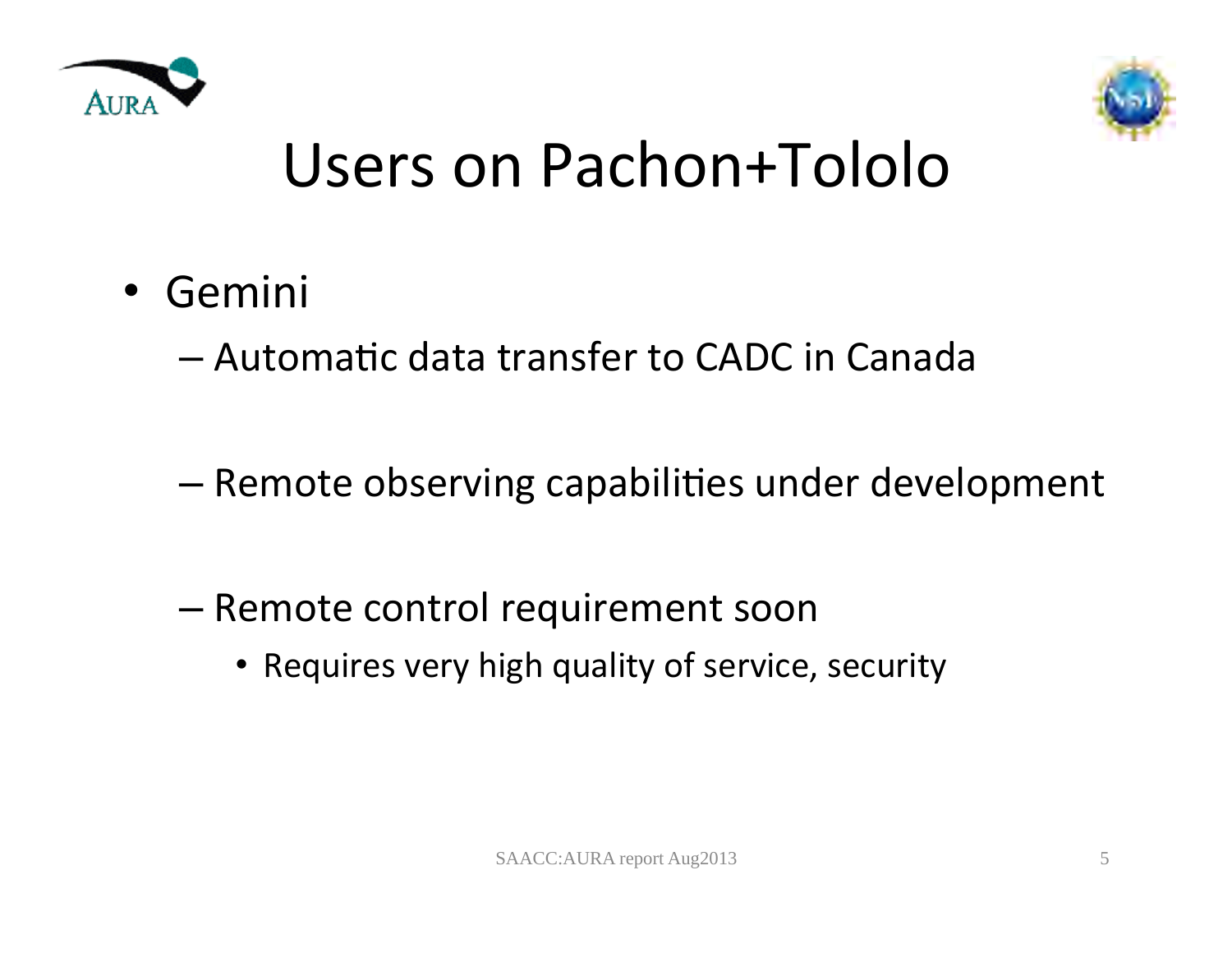



#### Users on Pachon+Tololo

- SOAR
	- $-$  Remote observing to U.S. regularly (UNC+MSU+...)
	- $-$  Remote observing to Brazil growing
- Robotic network telescopes: network critical  $-$  PROMPT, GONG, WHAM, LCOGTN, mEarth, T80S
- Common theme
	- $-$  Mix of time-critical control with non-time critical data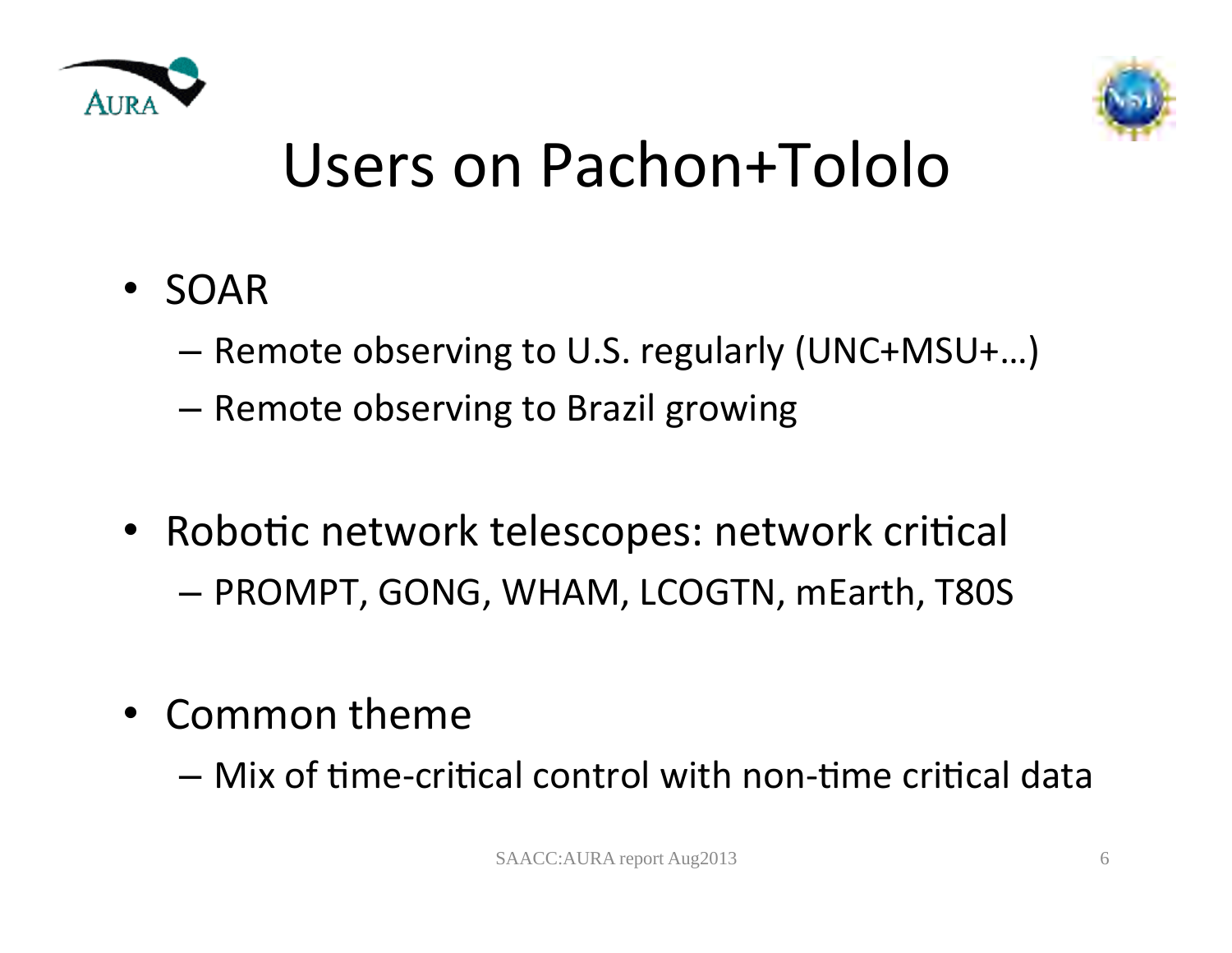



# Planned Upgrades

- Short term
	- $-$  Additional backup La Serena:
		- ENTEL out of AURA Campus at 20Mbps
	- Mountain-base backup
		- New 200Mbps wireless systems being investigated
- Longer term (driven by LSST)
	- Mountain to Base: 10-100 Gbps fiber connection for both Pachón and Tololo facilities to La Serena
	- LS-Stgo and Stgo-US links at 10-100 Gbps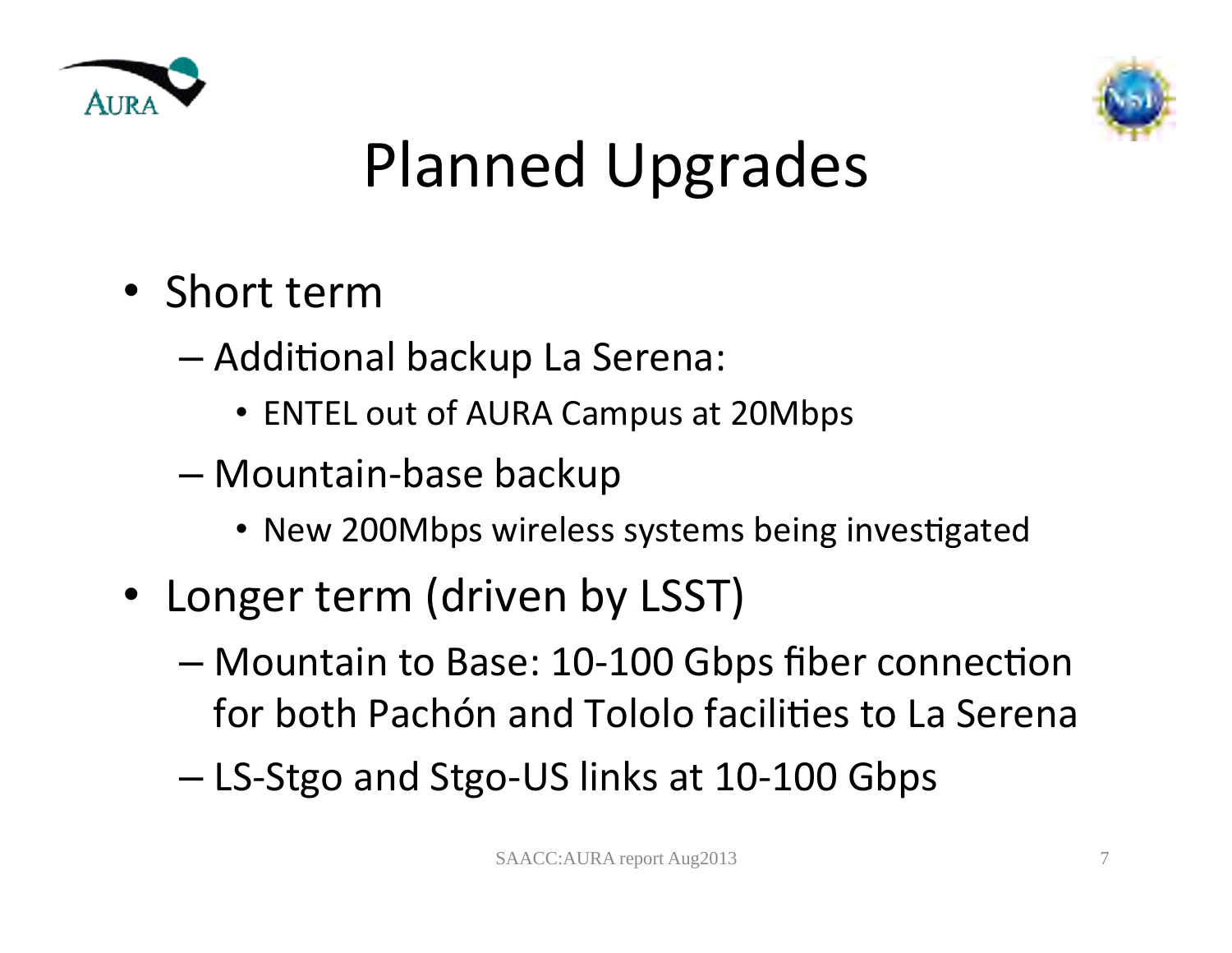



## Key Elements for Future

- Quality of Service aspects looming more important than total volume
	- Remote operations needing higher QoS
	- Massive data transport needing lower QoS
	- Variety of users means variety of requirements
	- $-$  Need traffic segregation and prioritization